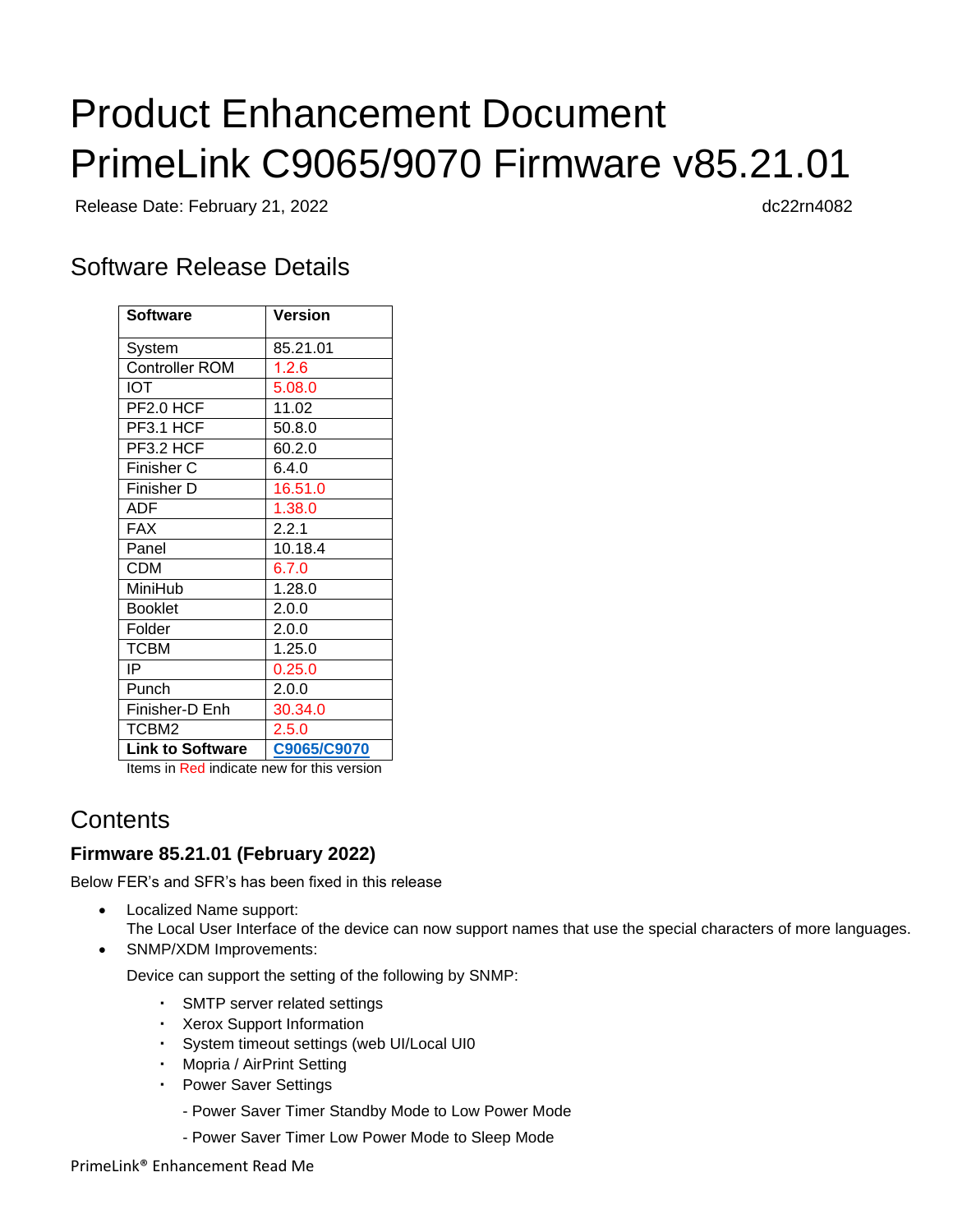- ・ PCL Setting
	- Skip Blank Pages
- NIST 800-171 requirements met:

The PrimeLink devices now meet all NIST 800-171 requirements, ensuring the confidentiality of controlled unclassified information (CUI), as required by the US Department of Defense, General Services Administration (GSA), NASA or other federal or state agencies' supply chain.

- TLS 1.3 with PFS supported: Transportation Layer Security (TLS) 1.3 protocol provides a new level of privacy and performance compared to previous versions of TLS. The TLS 1.3 protocol (RFC8446) is faster, more secure and removes some obsolete features in TLS 1.2. Perfect Forward Secrecy (PFS) employs the use of ephemeral keys to overcome a concern raised by some security experts that static private keys, if compromised, would allow for decryption of previously recorded encrypted messages.
- Paper Catalog feature now supported in the embedded controller: The Paper Catalog feature, by which a customer can set up a list of alternative names for specific Papertype/Paper-weight/Paper-size combinations has been extended to allow for use without the need for the external EFI Digital Front End. Please refer to the product System Administrator Guide for more information regarding enabling Paper Catalog.
- Updated Two-tray Oversize High-Capacity Feeder support from "PF3.5" to "PF3.5 Advanced"
- SFR Support Printing of Encrypted File(s) via EIP Pull Print Model: Supports the ability for the device to decrypt encrypted print jobs that are sent to the device when using the Print from URL app.
- SFR Display DUID for IPv6 on configuration report V1.1.114: Addition of DHCP IPv6 Unique Identifier (DUID) to Configuration Sheet. The DHCP IPv6 Unique Identifier (DUID) in Link Layer format will be displayed on the printed configuration sheet when IPv6 is enabled. The DUID information is labeled "DUID (DHCP Unique Identifier)" under the Protocols heading. Additionally, the DUID identifier can be obtained from the EWS Configuration Report when IPv6 is enabled.

#### **Firmware 85.7.03 (December 2021)**

• With this version, after rebooting the device, Fiery startup pages will not get stuck in the device and will be printed properly.

Note: This fix is not included in the firmware version 85.21.01.

#### **Firmware 85.6.93 (October 2021)**

• With this version, whenever the "xcmHrDevDetailUnit" OID is queried through SNMP commands, then, device will display the valid value for the Extra Long Sheets meter

#### **Firmware 85.6.73 (September 2021)**

• With this version, When Xerox standard accounting along with Fiery is configured, devices allow to track both user ID print counter and the Group Account ID

#### **Firmware 85.6.63 (August 2021)**

• With this version, Scanning the printer with NMAP will show TCP port 3000 as closed

#### **Firmware 85.6.53 (June 2021)**

• Scan to SMB is now successful when scanning to a Isilon server

#### **Firmware 85.6.33 (June 2021)**

PrimeLink® Enhancement Read Me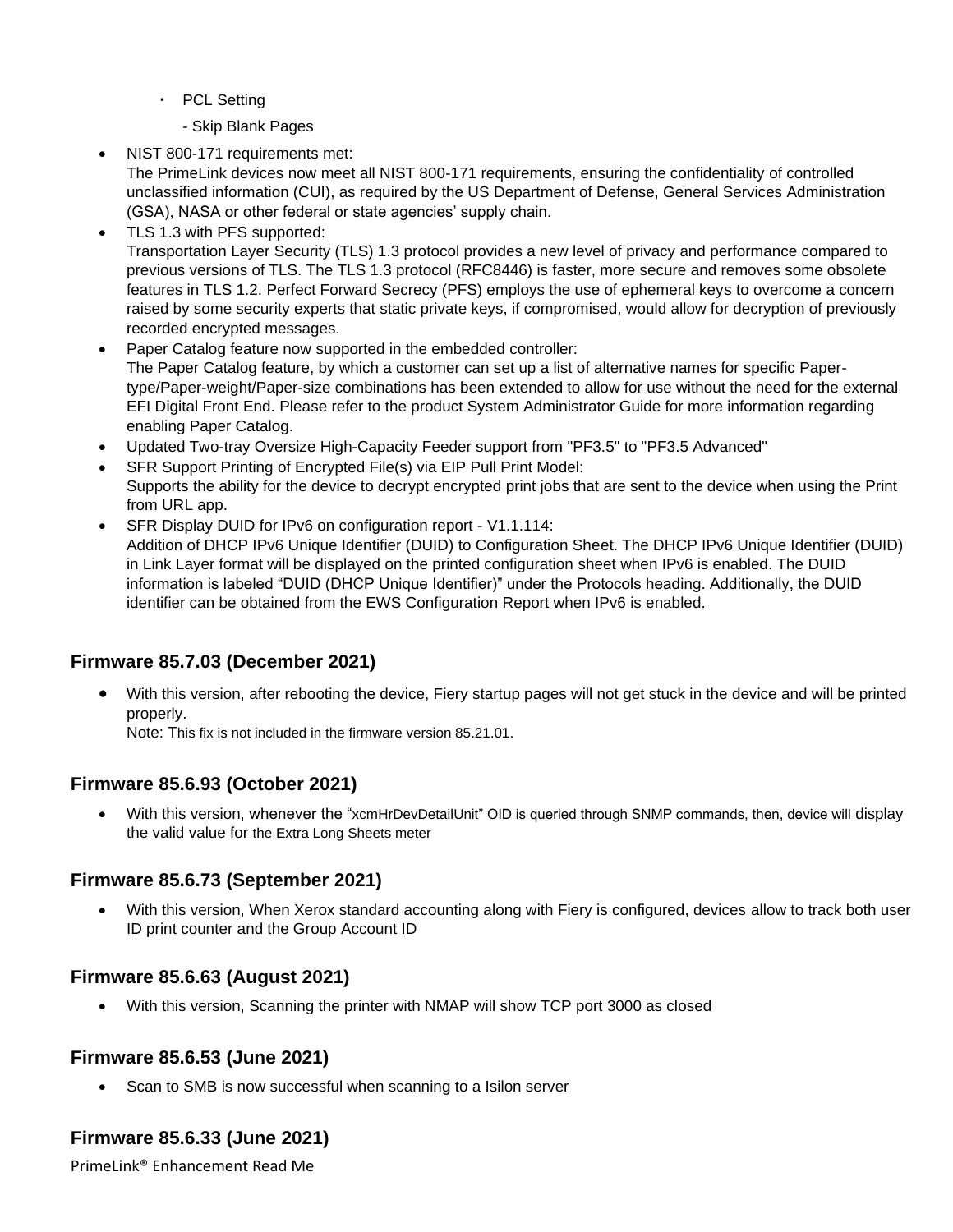• SIPRNet Plugins Upgrade: This release adds the ability to upgrade / downgrade the SIPRNet plugins from the Web UI via the System / Plugin Settings webpage. To install new SIPRNet plug-ins, upload the new plug-ins to the device and restart the device to activate. After the device has restarted, the old plug-ins will have been removed and the new plugins are activated.

#### **Firmware 85.6.23 (April 2021)**

• Improvements has been made into this release to reduce slow login issue and keyboard to enter the alternate login credentials will open very quickly.

#### **Firmware 85.6.11 (March 2021)**

• New scanner CCD/CIS has been added to support new hardware

#### **Firmware 85.6.3 (December 2020)**

• Improvements to reduce DADF Feed Jam 005-141 when scanning larger number of originals. If excessive jamming still occurs after installing this release, contact Xerox Technical Support.

#### **Firmware 85.5.93 (October 2020)**

• Scan to Home is now successful when scanning to a Microsoft DFS and using Smartcard Authentication

#### **Firmware 85.5.83 (September 2020)**

• Scan to Home is now successful when scanning to a NetApp Filer/Appliance and using CAC/PIV/Smartcard **Authentication** Caveat: Scan to Home to Microsoft DFS fails with Smartcard Authentication

#### **Firmware 85.5.53 (August 2020)**

• EIP SNMP Web Service Improvement:

Enabling only SNMP v3 on the device no longer impacts the use of the EIP SNMP Web Service

Caveat: When using the EIP SNMP Client to write data, the SNMP v1/2 SNMP Set Community Strings must be the same on the printer and within the EIP SNMP Client otherwise an SNMP Timeout error will occur.

#### **Firmware 85.5.41(October 2020)**

- This firmware includes the addition of supporting new Finishing modules that are compliant with the IEC 63628 regulations. These regulations go into effect in 2021.
- (The new Software is also backward compatible with the current Finishing equipment.)
- Added support for eWire & Tape Binder finishing.
- CMYK+ Enhancements for Adaptive CMYK+ Vivid Process Controls

#### **Firmware 85.5.31 (July 2020)**

• By default, when a scan to email job is sent from PrimeLink C9065/C9070, the recipients email address gets cleared out. In the event the customer workflow would benefit by having the email address retained, the following SFR key should be applied.

| <b>Product</b>        | <b>Enablement Key</b> | <b>Disablement Key</b> |
|-----------------------|-----------------------|------------------------|
| PrimeLink C9065/C9070 | *1035149891           | *1035149890            |